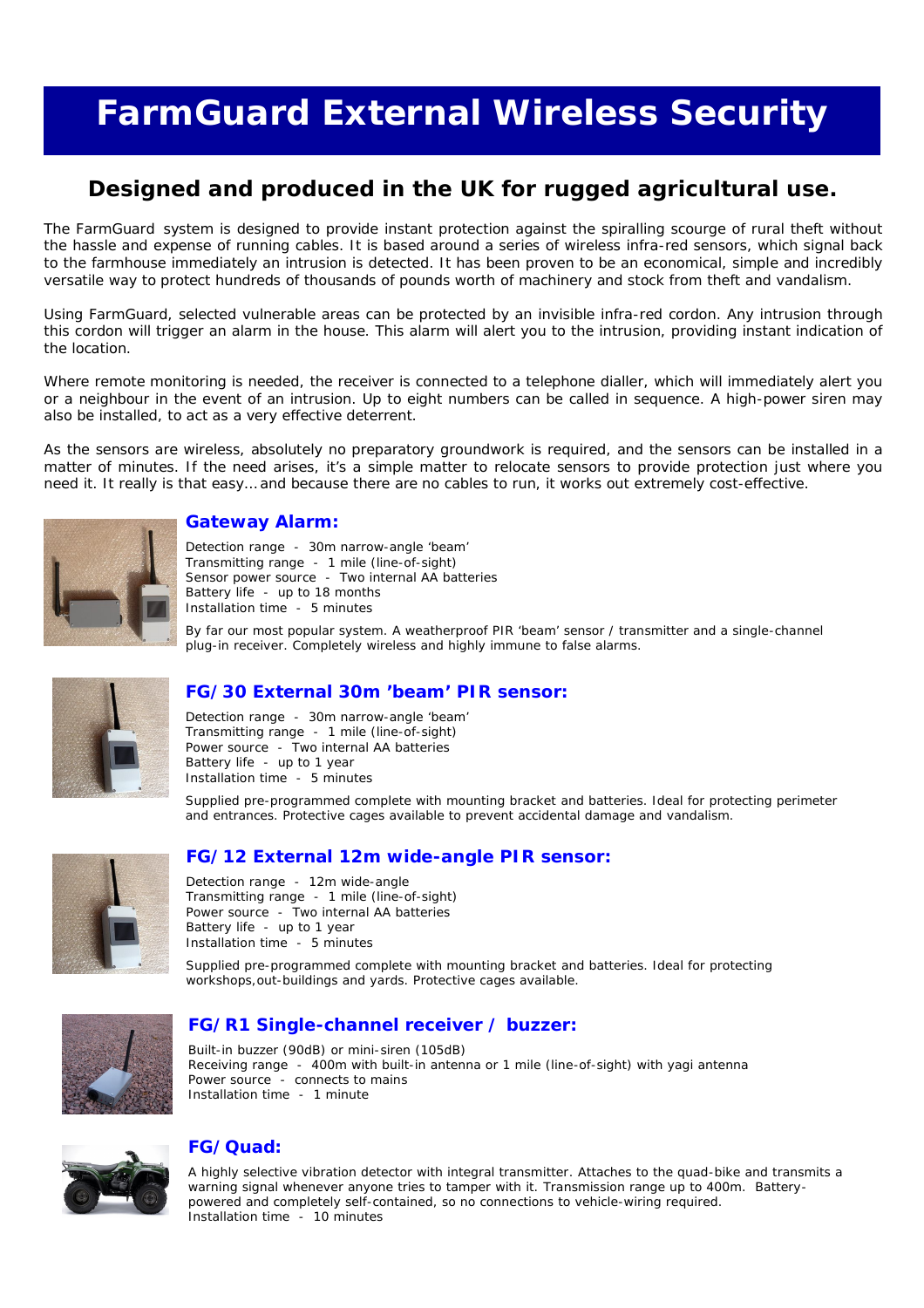

## **General Purpose Transmitter:**

A FarmGuard transmitter with built-in batteries. Transmitting range to the receiver is about 400—500m. This can be extended using a whip or yagi antenna. It can be triggered by a relay contact (normally-open or normally-closed), a float switch, a mains-failure module, a thermostat or any other switching mechanism.

Housed in a rugged weatherproof and tamper-protected enclosure.



#### **Mains Failure Protection:**

A single-phase mains failure module. It simply plugs into a 13A socket and triggers the instant the power goes off. It can be connected to an existing alarm system, or to a FarmGuard transmitter (see above) which will transmit the alarm to a receiver in the farmhouse or site office.



## **Bells-only Mains Failure Protection:**

A single-phase mains failure module. It simply plugs into a 13A socket and triggers the instant the power goes off. It features a built-in minisiren and a battery backup to raise the alarm when a critical power failure occurs.

The internal battery is kept continually charged by the mains.



#### **GSM Mains Failure Protection:**

A single-phase mains failure module. It simply plugs into a 13A socket and triggers the instant the power goes off. It features a battery backup and a GSM dialler to raise the alarm when a critical power failure occurs and report the condition to your mobile phone by text message or voice call. It will report to up to ten phone numbers (landline and mobile) and comes supplied with a SIM card and a linked swipe-card for easy topping up.



#### **Under / Over-temperature Protection:**

A thermostat designed for connection to our general-purpose transmitter or GSM dialler to provide instant warning of a critical temperature in a greenhouse / poultry shed etc. Will monitor for undertemperature or over-temperature. Set-points between -5 and +35 degrees.

**Note**: A very wide variety of environmental conditions can be monitored by the FarmGuard range. The general-purpose transmitter and diallers can be connected to any sensor that provides a switching output, and all our systems have been designed to work in remote locations and in the absence of mains electricity and telephone landline.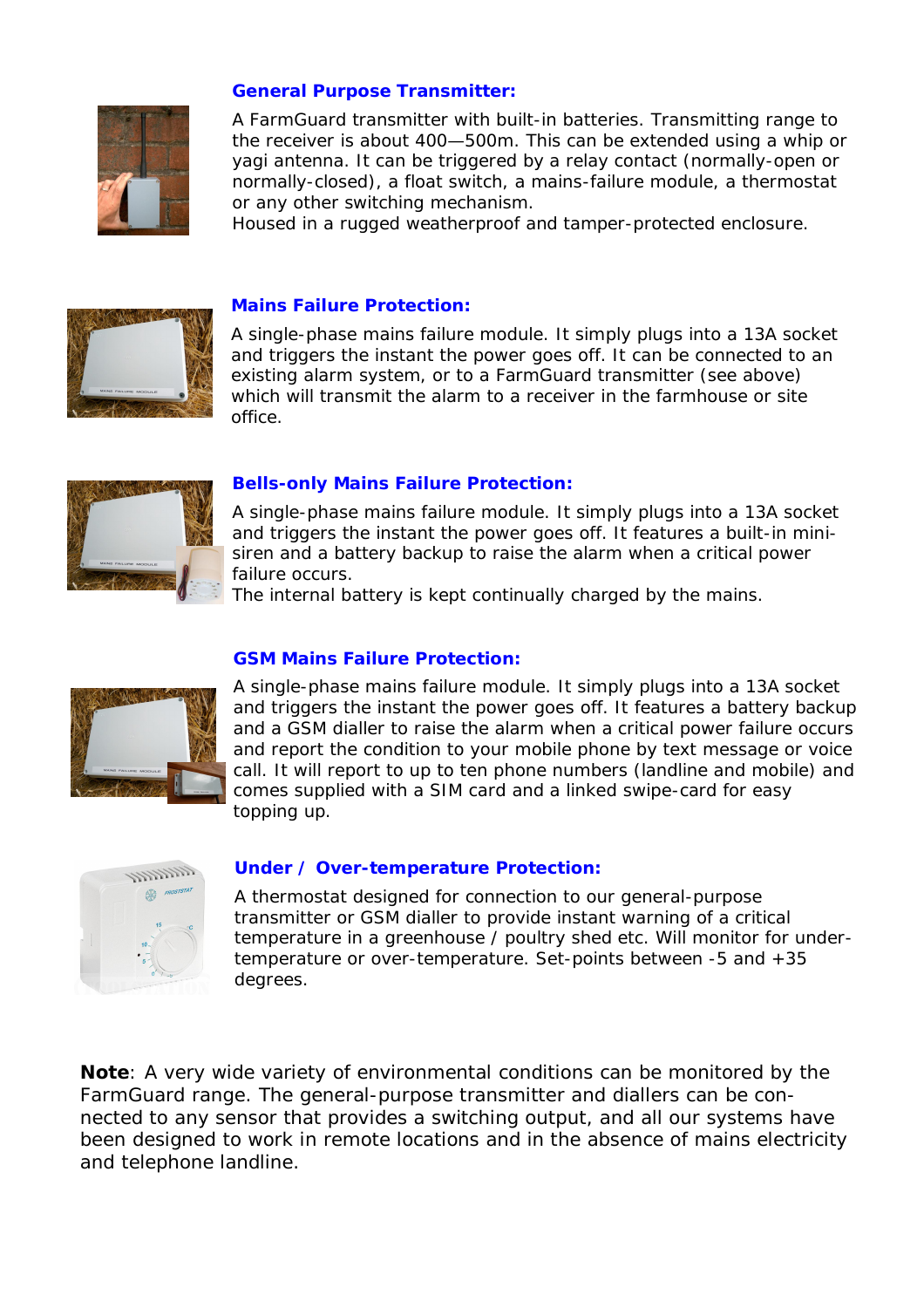## **FG/R8 8-channel receiver:**



Built-in sounder Receiving range - 400m with built-in antenna or 1 mile (line-of-sight) with yagi antenna Power source - connects to mains. Battery back-up optional. Installation time - 5 minutes

Supplied pre-programmed. Provides visual indication of location of intrusion (8 separate intruder zones plus fire and panic). Low sensor-battery warning. Can be connected to siren and / or auto-dialler.



## **FG/REMOTE Remote Control for 8-channel receiver:**

Allows remote arming and disarming of 8-channel receiver Incorporates panic-button facility Transmitting range up to 200m (with whip receiving antenna) Installation time - nil

## **FG/R8+ 8-channel receiver with individual zone outputs:**



Built-in sounder Receiving range - 400m with built-in antenna or 1 mile (line-of-sight) with yagi antenna Power source - connects to mains. Battery back-up optional. Installation time - depending on application

Supplied pre-programmed. Provides visual indication of location of intrusion and a separate relay output for each zone. Low sensor-battery warning. Ideal for CCTV applications and linking into existing alarm.



## **FG/ANT1 Whip Antenna:**

Connects to any FarmGuard receiver and extends range to 800m Fitted with 10m low-loss coax and BNC plug for instant connection Supplied with wall & pole mounting hardware Omni-directional (i.e. receives signals from all directions) Installation time - 10 minutes



## **FG/ANT2 Yagi Antenna:**

Connects to any FarmGuard receiver and extends range to a mile Fitted with 10m low-loss coax and BNC plug for instant connection Supplied with pole mounting hardware Directional (i.e. needs to point towards most distant sensors) Installation time - 20 minutes



## **FG/RP1 Repeater / booster:**

Located mid-way between sensors and receiver, it effectively doubles the transmitting range of system Mains-powered with 24 hour battery backup Completely maintenance-free Up to 4 repeaters may be used in a chain, providing unparalleled transmitting range Installation time - 15 minutes



## **FG/AD1 Auto-dialler:**

Automatically calls up to 8 numbers when activated Simple 3-wire connection to FarmGuard receiver. Requires a landline. See next page for GSM dialler. Armed and disarmed with separate 4-digit passcode Separate channels and pre-recorded messages available for fire, panic and intrusion Installation time - 10 minutes



## **FG/SIREN External weatherproof siren / strobe:**

High-power siren provides powerful deterrent Eye-catching strobe Fully tamper protected with internal back-up battery Supplied pre-wired with 20m cable Installation time - 15 minutes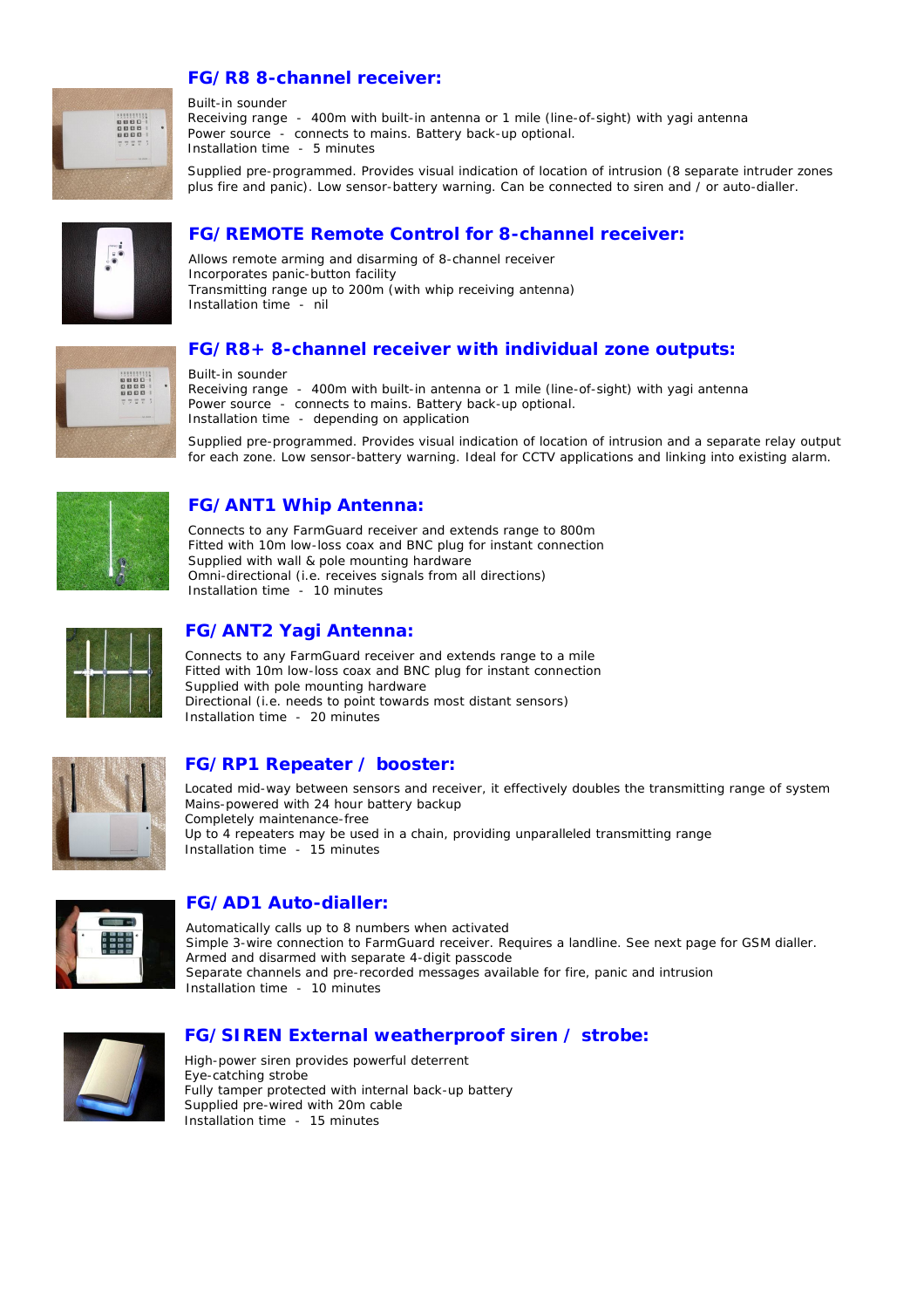## **Pager & Transmitter**



Designed as an add-on to our top-selling *FARMGUARD*  system. The *FARMGUARD* system sounds a buzzer or siren in the house the instant an intruder is detected coming through a gateway or into a farmyard etc. The pager system will relay the alarm directly to you anywhere within a 1km radius of the receiver (can be extended if required. Call for advice)

The pager transmitter is wired into and located inside the FarmGuard receiver, and must therefore be ordered at the same time as the receiver. **£99**

## **GSM Dialler**

## **When no landline is available… Operates on the mobile network**

A remarkably versatile little unit. As well as carrying out the functions of a traditional auto-dialler (but without the need for a landline), this piece of kit will text up to ten different numbers and immediately report a problem.

It features multiple input channels, with a different programmable message for each.

The unit can be armed and disarmed remotely by text message or locally by a key-switch, and has outputs that can be activated remotely by text message, allowing you, for example, to stop a stolen vehicle in its tracks or to trigger a CCTV camera with built-in image storage simply by sending an SMS .

The dialler is ideal for temporary or permanent installation in remote properties with or without mains power, as it operates on a 12 volt supply. It will run happily on a leisure battery for typically 2 months between charges.

Two versions are available; a 2-input channel / 1 output unit and a 4-input channel / 3 output channel unit.



Price (2-channel) - (including a SIM card on a network of your choice) Price (4-channel) - (including a SIM card on a network of your choice)